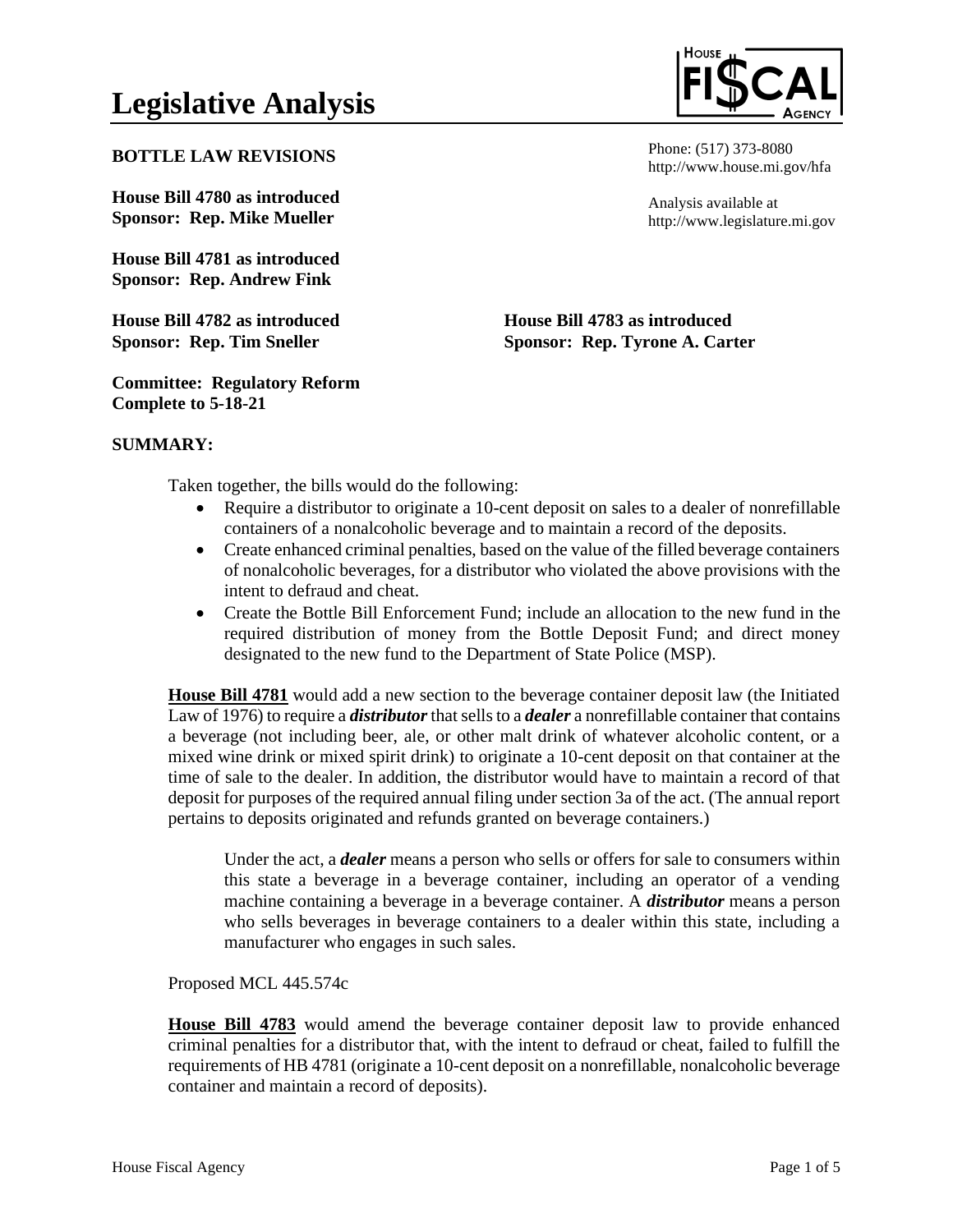Currently, a dealer, distributor, manufacturer, or other person that violates the act is subject to a fine of not less than \$100 or more than \$1,000 and is liable for the costs of prosecution; each day a violation occurs is a separate offense. This penalty would remain unchanged.

Under the bill, a distributor who violated the provisions of HB 4781 with the intent to defraud and cheat would be subject to the following penalties based on the value of the filled beverage containers of nonalcoholic beverages purchased in another state:

- For a value of less than \$200, a misdemeanor punishable by imprisonment for up to 93 days or a fine of up to \$500 or three times the value, whichever is greater, or both imprisonment and a fine.
- For either of the following, a misdemeanor punishable by imprisonment for up to one year or a fine of up to \$2,000 or three times the value, whichever is greater, or both imprisonment and a fine:
	- o Value of at least \$200 but less than \$1,000.
	- o Value of less than \$200 and the distributor has one or more prior convictions for violating the provisions of HB 4781 with the intent to defraud and cheat.
- For either of the following, a felony punishable by imprisonment for up to five years or a fine of up to \$10,000 or three times the value, whichever is greater, or both imprisonment and a fine:
	- o Value of at least \$1,000 but less than \$20,000.
	- o Value of at least \$200 but less than \$1,000 and the distributor has one or more prior convictions (with some exceptions) for violating the provisions of HB 4781 with the intent to defraud and cheat.
- For either of the following, a felony punishable by imprisonment for up to 15 years or a fine of up to \$15,000 or three times the value, whichever is greater, or both imprisonment and a fine:
	- o Value of at least \$20,000 but less than \$50,000.
	- o Value of at least \$1,000 but less than \$20,000 and the distributor has two or more prior convictions (with some exceptions) for a violation of the beverage container deposit law.
- For either of the following, a felony punishable by imprisonment for up to 15 years or a fine of up to \$25,000 or three times the value, whichever is greater, or both imprisonment and a fine:
	- o Value of at least \$50,000 but less than \$100,000.
	- o Value of at least \$20,000 but less than \$50,000 and the distributor has two or more prior convictions (with some exceptions) for a violation of the beverage container deposit law.
- For either of the following, a felony punishable by imprisonment for up to 20 years or a fine of up to \$35,000 or three times the value, whichever is greater, or both imprisonment and a fine:
	- o Value of \$100,000 or more.
	- o Value of at least \$50,000 but less than \$100,000 and the distributor has two or more prior convictions (with some exceptions) for a violation of the beverage container deposit law.

For the purposes of the above penalties, the values of filled beverage containers of the nonalcoholic beverages purchased in another state in separate incidents pursuant to a scheme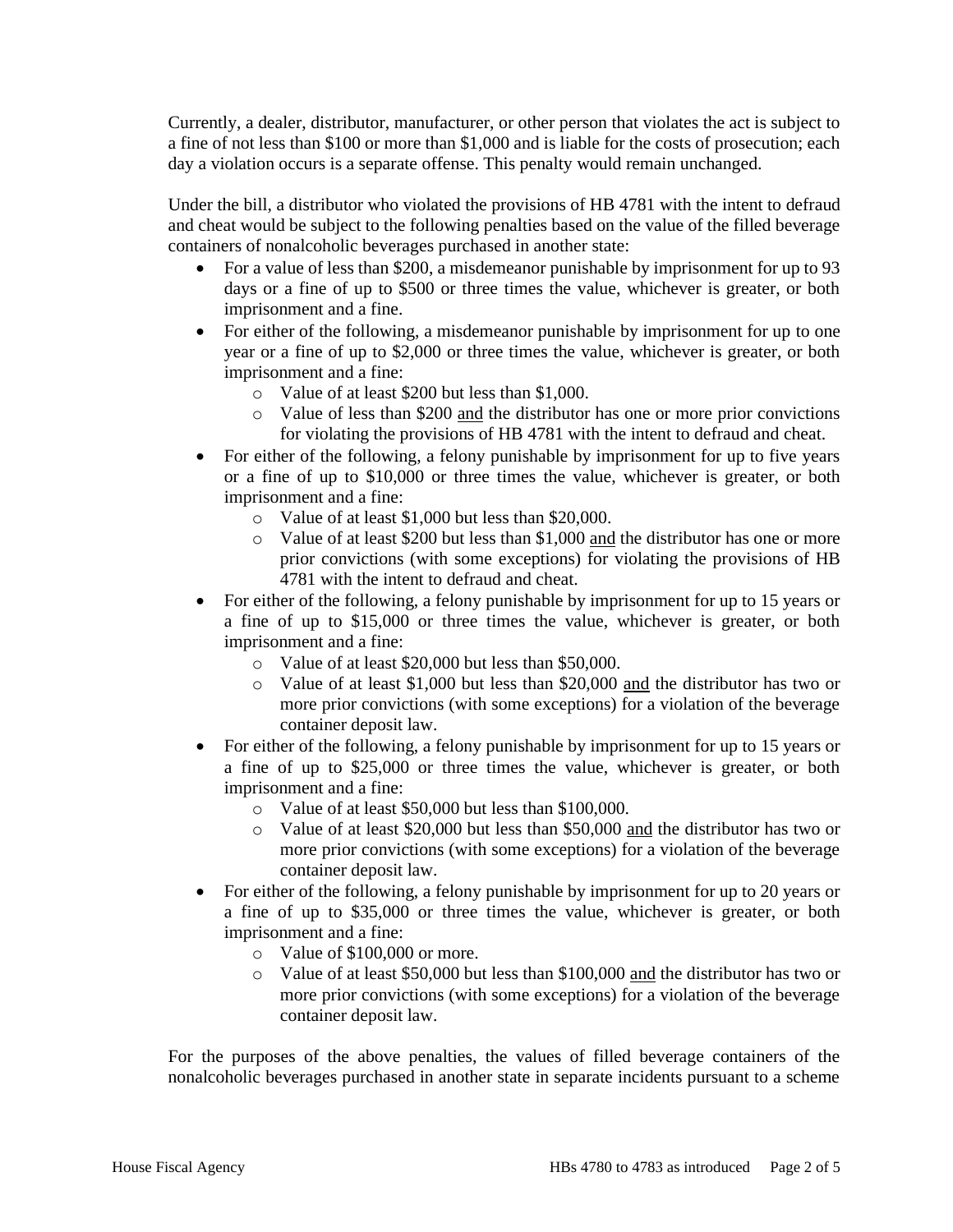or course of conduct within any 12-month period could be aggregated to determine the total value involved in a violation.

A prosecuting attorney who intended to seek an enhanced sentence based on the defendant's having one or prior convictions would have to include on the complaint and information a statement listing the prior conviction or convictions. Determination of a defendant's prior conviction or convictions would be made by the court, without a jury, at sentencing or at a separate hearing for that purpose before sentencing. Existence of a prior conviction could be established by any relevant evidence, including one or more of the following:

- A copy of the judgment of conviction.
- A transcript of a prior trial, plea-taking, or sentencing.
- Information contained in a presentence report.
- The defendant's statement.

If a sentence under the bill was enhanced by one or more prior convictions, those prior convictions could not be used to further enhance the sentence for the conviction under section 10, 11, or 12 of Chapter IX (Judgment and Sentence) of the Code of Criminal Procedure, which provides for sentencing enhancement under the habitual offender provisions.

### MCL 445.574

**House Bill 4782** would amend the Code of Criminal Procedure to place the felony penalties contained in HB 4783 for a violation of HB 4781 into the sentencing guidelines portion of the act. The crime classifications and levels for failure of a distributor, with intent to defraud, to originate and maintain a record of deposits, based on the value of certain containers, or a repeat offense, would be as follows:

- Value of \$1,000 or more but less than \$20,000: Class E felony against public order with a maximum term of imprisonment of 5 years.
- Value of \$20,000 or more but less than \$50,000: Class C felony against public order with a maximum term of imprisonment of 15 years.
- Value of \$50,000 or more but less than \$100,000: Class C felony against public order with a maximum term of imprisonment of 15 years.
- Value of more than \$100,000: Class B felony against public order with a maximum term of imprisonment of 20 years.

#### MCL 777.14h

**House Bill 4780** would amend the beverage container deposit law to reallocate money from the Bottle Deposit Fund and create the Bottle Bill Enforcement Fund.

The amount paid to the Department of Treasury by underredeemers (manufacturers or distributors who collect more deposits than paid out refunds for returned containers) is currently designated for disbursement as follows: 75% to the Cleanup and Redevelopment Trust Fund and 25% to dealers based on the number of empty returnable containers handled by a dealer.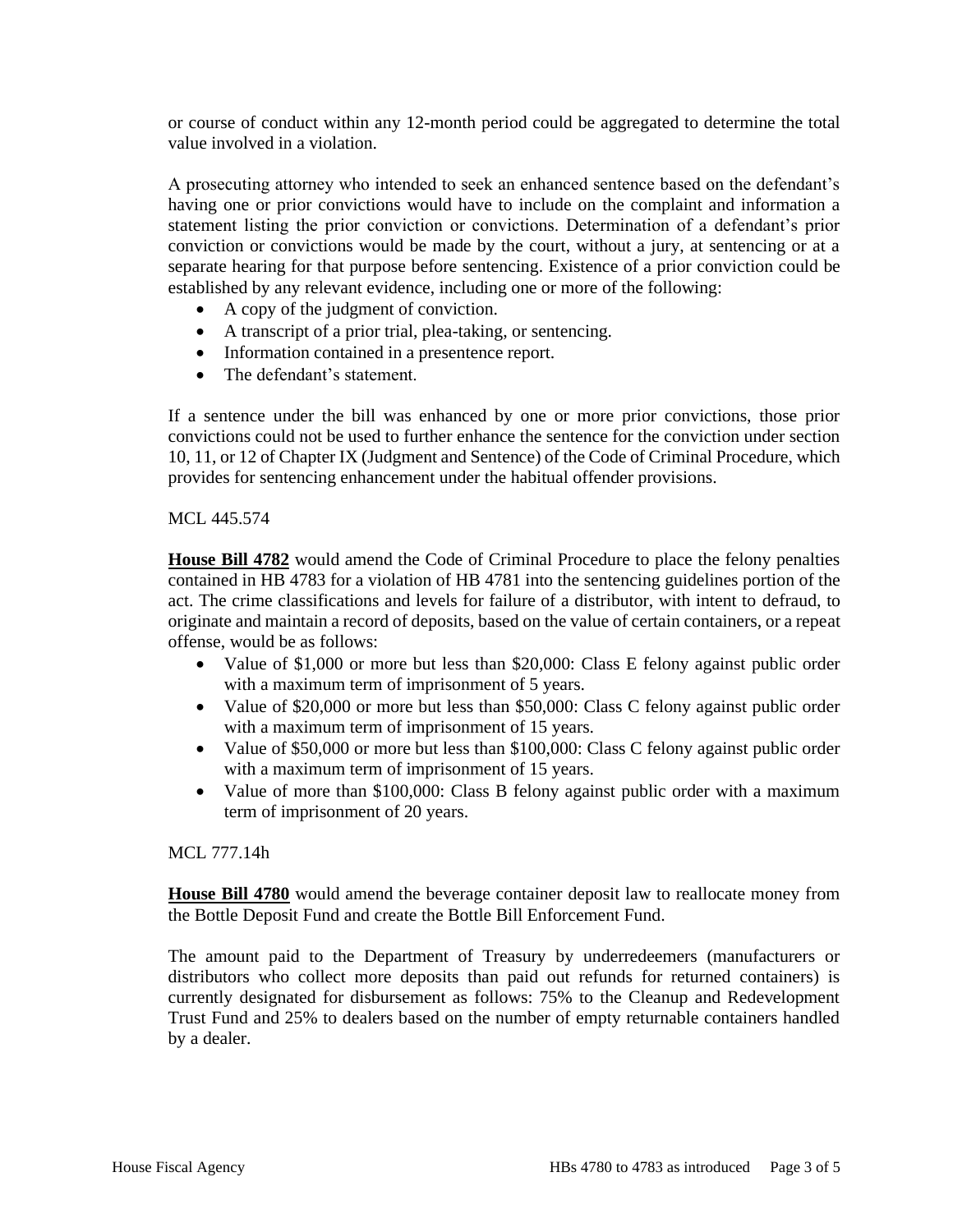Under the bill, money from the Bottle Deposit Fund would be disbursed as follows:

- The first \$1.0 million to the Bottle Bill Enforcement Fund for disbursement to MSP for use in enforcing the act and investigating violations. If the fund balance at the end of the fiscal year were greater than \$3.0 million, deposits to the fund would be suspended until the fund balance fell below \$2.0 million.
- After the disbursement of the first \$1.0 million to the fund, the remaining amount would be disbursed as follows:
	- o 75% to the Cleanup and Redevelopment Trust Fund.
	- o 25% to dealers.

The bill would create the Bottle Bill Enforcement Fund in the Department of Treasury as a revolving fund administered by the department. Money deposited in the fund would not revert to the general fund.

Three years after the bill's effective date, MSP would have to report to the legislature on its efficacy in enforcing the act. The report would have to contain at least the minimum number of beverage and deposit containers seized and the deposit value in Michigan of those containers.

MCL 445.573c

# **Effectiveness provisions**

House Bills 4781 and 4782 are both tie-barred to HB 4783. House Bill 4780 is tie-barred to HBs 4781, 4782, and 4783. House Bill 4783 is tie-barred to HB 4781. A bill cannot become law unless each bill to which it is tie-barred is also enacted into law.

Each bill would take effect 90 days after its enactment.

### **FISCAL INFORMATION:**

**House Bill 4780** would increase administrative costs for the Department of Treasury by an indeterminate, but likely negligible, amount. It is estimated that the department would be able to absorb any marginal costs under current appropriation levels.

The bill would have a significant fiscal impact on MSP by allocating the first \$1.0 million of the revenue from unclaimed bottle deposits for the Bottle Bill Enforcement Fund. This funding would present a new revenue source for the MSP. The report required from MSP under the bill could entail negligible administrative costs for compilation and production. Given current administrative resources and the one-time nature of the report, this requirement would likely be sufficiently covered utilizing existing resources.

House Bill 4780 would reduce revenue for the Department of Environment, Great Lakes, and Energy. Under current law EGLE receives 75% of revenue from unclaimed bottle deposits in the Cleanup and Redevelopment Trust Fund and dealers receive the remaining 25% of revenue. The department distributes its share of revenue for non-petroleum remediation and redevelopment activities and for the growth of the trust fund.